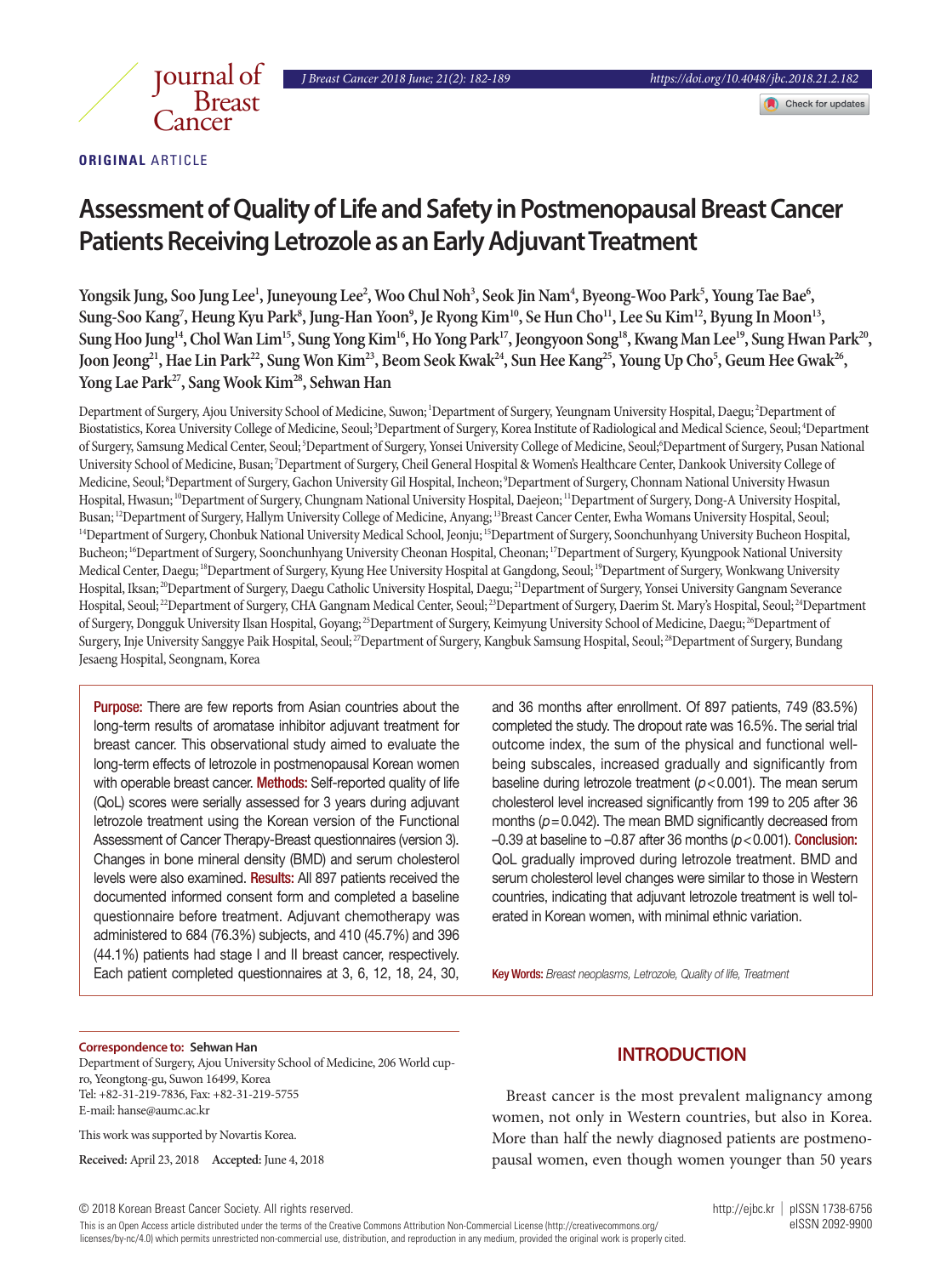old comprise a relatively large proportion [1]. More than 80% of those who undergo treatment for breast cancer have early breast cancer and around 70% have hormone receptor-positive disease. Anti-estrogen treatment is preferred over cytotoxic chemotherapy for hormone receptor-positive breast cancer as identified by advanced risk assessment tools such as molecular profiling [2].

A number of clinical trials indicate that third-generation aromatase inhibitors (AI) are more effective than tamoxifen in reducing disease recurrence in postmenopausal women with hormone receptor-positive tumors [3-5]. In contrast to tamoxifen, AI have specific adverse effects such as osteoporosis, joint pain, and change in serum lipoproteins, because of their estrogen-depriving function [6,7]. A number of clinical trials reported AI-specific adverse events; however, the majority of the patients studied were not Asian. There have been few reports from Asian countries about the long-term results of adjuvant AI treatment in postmenopausal women with breast cancer [8,9].

The primary aim of postoperative adjuvant therapy in early breast cancer is prevention of disease recurrence. Safety and tolerability of adjuvant treatment are important considering the relatively lower risk of recurrence in early breast cancer.

This observational study was performed to evaluate the long-term effects of letrozole in postmenopausal Korean women with early breast cancer. We analyzed the quality of life (QoL) of postmenopausal women who underwent adjuvant letrozole treatment. We also summarized the changes in bone mineral density (BMD) and serum cholesterol levels during adjuvant letrozole treatment.

## **METHODS**

#### **Study design and patients**

Women from 30 institutes participated in this study. The study received institutional review board approval from individual ethics committees of the participating institutes. All the women were postmenopausal with histologically proven, operable, invasive breast carcinoma; had estrogen receptor-positive tumors; and were Korean. Women were eligible if they were at least 50 years of age and amenorrheic for at least 12 consecutive months before letrozole treatment, if they were younger than 50 years old but were postmenopausal or had undergone a bilateral oophorectomy, or if they had postmenopausal levels of follicle-stimulating hormone.

All patients had completed primary treatment for breast cancer (surgery and/or systemic chemotherapy and/or radiation therapy) according to the individual institutes' treatment principles. Systemic chemotherapy was started within 8 weeks of surgery and completed within 8 weeks of entry to the study. Patients were excluded if the investigator believed that they would be unable to comply with the protocol because of psychological or literacy issues.

#### **Ethical considerations**

All procedures performed in studies involving human participants were in accordance with the ethical standards of the institutional and/or national research committee and with the 1964 Helsinki declaration and its later amendments or comparable ethical standards. Each subject received a documented informed consent form to participate in the study and this study was approved by Institutional Review Board of Ajou University (Protocol No. AJIRB-CRO-07). The study is registered with ClinicalTrials.gov (number: NCT00913016).

#### **Procedures**

Each subject completed a baseline questionnaire before adjuvant letrozole treatment. A follow-up questionnaire was completed by each patient without help from a medical person, before visiting their clinician 3, 6, 12, 18, 24, 30, and 36 months after enrollment.

QoL was assessed using the Korean version of the Functional Assessment of Cancer Therapy-Breast (FACT-B) questionnaire (version 3) [10]. FACT-B is a 23-item questionnaire that measures physical (seven items) and functional (seven items) well-being and includes additional subscales more specific to breast cancer (nine items).

#### **Outcomes**

The primary endpoint of the QoL study was the trial outcome index (TOI) of FACT-B questionnaires, which is the sum of the physical and functional well-being and breast cancer-specific subscales. The sum of TOI scores was converted to the mean TOI score at every visit and the changes in mean TOI were analyzed.

Serum total cholesterol levels were measured every 6 months for 3 years, while the BMD was measured every year. Subsequently, all these values were analyzed.

#### **Statistical analysis**

The primary end point of the TOI was used to determine an appropriate sample size. It was noted that a 5-point change in TOI compared to the baseline was clinically relevant [10,11]. According to Fallowfield et al. [12] the mean TOI score for the primary disease group, which was similar to that in our study population, was 72.3 after a 3-month follow-up. We presumed that this mean TOI score would be maintained for 3 years unless adjuvant treatment was administered.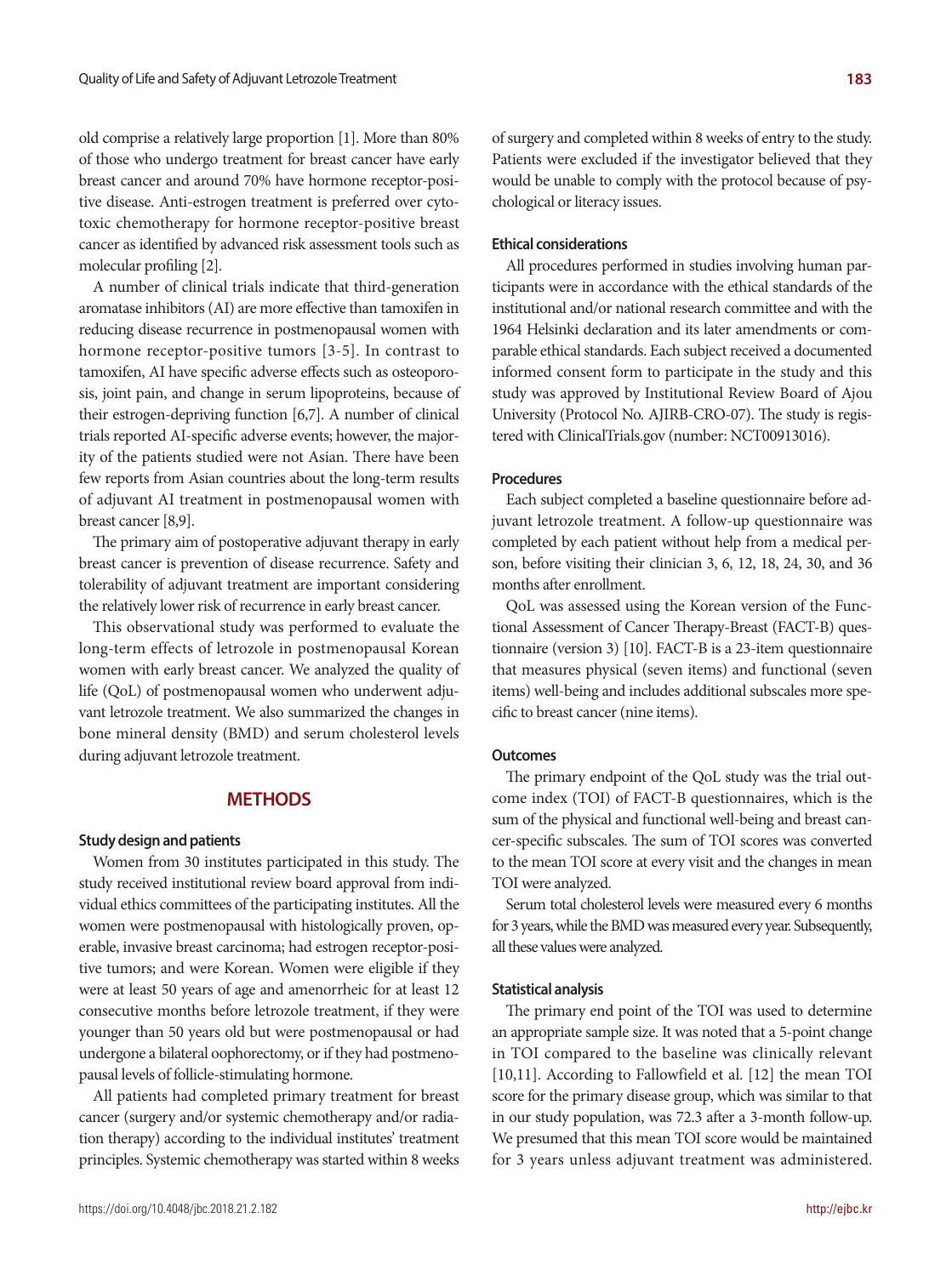Meanwhile, Fallowfield et al. [13] showed that an average 3.49 point (with an estimated standard deviation [SD] of 12.45) change in TOI was achieved during 2 years of follow-up in the tamoxifen group. Hence, we should expect an increase of 1.51 points in the TOI with adjuvant letrozole treatment. This implied that in order to achieve an average TOI score of 73.8 rather than 72.3 with an SD of 12.45 for adjuvant therapy during the study period, a total of 717 subjects were needed. This sample size would ensure at least 90% statistical power based on a one-sample t-test with a two-sided significance level of 5%. Assuming a follow-up loss rate of 20%, a total of 897 patients were recruited.

The primary endpoint for QoL was analyzed using the intention-to-treat (ITT) population, which included all patients who received at least one dose of treatment. The per-protocol population was used for sensitivity analysis, excluding individuals from the ITT population without any QoL and TOI evaluation for the baseline and final visit (at 36 months).

Patients' demographics are summarized as mean ± SD or number of subjects (percentage), as appropriate. QoL scores were calculated for those with valid questionnaires. Changes in the QoL and BMD scores over the study period were assessed using the generalized estimating equations (GEE) method to incorporate the longitudinal nature of the data. In subgroup analyses, QoL scores were compared between the chemotherapy and non-chemotherapy groups and femur and spine BMDs were compared between the calcium and noncalcium groups. The Student t-test was used to compare baseline differences between groups. Overall changes during the study period and linear or quadratic patterns of the trend were examined using GEE. The significance of the mean TOI score changes between the baseline and each follow-up visit were also examined using contrasts within the GEE model.

All analyses were conducted using SAS statistical software, version 9.4 (SAS Institute Inc., Cary, USA), and a *p*-value < 0.05 was considered statistically significant.

Table 1. Distribution of study subjects in the intention-to-treat population

| Category                       | No. (%)    |
|--------------------------------|------------|
| Enrolled subjects              | 897 (100)  |
| Completed study                | 749 (83.5) |
| Early dropouts                 | 148 (16.5) |
| Reasons for dropouts           |            |
| Adverse events                 | 45 (30.4)  |
| Abnormal laboratory tests      | 19 (12.9)  |
| Protocol violation             | 7(4.7)     |
| Withdrawal of informed consent | 18 (12.2)  |
| Follow-up loss                 | 52(35.1)   |
| Death                          | 7 (4.7)    |

## **RESULTS**

In total, 897 patients were enrolled and available for ITT analysis. Of the 897 patients, 749 (83.5%) completed the study, while 148 (16.5%) dropped out. The main reasons for dropout were loss to follow-up (35.1%), adverse events (30.4%). Other reasons for dropouts are described in Table 1.

The median age of the enrolled patients was 57 years (range, 51–79 years). The estrogen receptor was positive in 849 patients (94.6%) and the progesterone receptor was positive in 84.4% ( $n = 757$ ). The numbers of patients with stage I and stage II disease were 410 (45.7%) and 396 (44.1%), respectively. Ninety-one patients (10.2%) had stage III disease, while 575 women (64.1%) had node-negative disease (Table 2).

**Table 2.** Demographic characteristics of the study subjects ( $n=897$ )

| Variable                       | No. (%)          |
|--------------------------------|------------------|
| Age (yr)*                      | $57.1 + 5.7$     |
| Estrogen receptor status       |                  |
| Positive                       | 849 (94.6)       |
| Negative                       | 48 (5.4)         |
| Progesterone receptor status   |                  |
| Positive                       | 757 (84.4)       |
| Negative                       | 140 (15.6)       |
| Stage                          |                  |
| I                              | 410 (45.7)       |
| Ш                              | 396 (44.1)       |
| Ш                              | 91 (10.2)        |
| Tumor size                     |                  |
| T1                             | 533 (59.4)       |
| T2                             | 330 (36.8)       |
| T <sub>3</sub>                 | 34(3.8)          |
| Axillary lymph node metastasis |                  |
| N <sub>0</sub>                 | 575 (64.1)       |
| N <sub>1</sub>                 | 225 (25.1)       |
| N <sub>2</sub>                 | 64(7.1)          |
| N <sub>3</sub>                 | 33(3.7)          |
| Adjuvant treatment             |                  |
| Radiation treatment            | 598 (66.7)       |
| Chemotherapy                   | 684 (76.3)       |
| Operative method               |                  |
| Modified radical mastectomy    | 379 (42.3)       |
| Breast-conserving surgery      | 518 (57.7)       |
| Types of adjuvant chemotherapy |                  |
| Anthracycline-based treatment  |                  |
| Yes                            | 468 (68.4)       |
| No                             | 216 (31.6)       |
| Taxane-based treatment         |                  |
| Yes                            | 251 (36.7)       |
| No                             | 487 (63.3)       |
| Bone mineral density*          |                  |
| Femur                          | $-0.21 \pm 1.07$ |
| Spine                          | $-0.44 \pm 1.16$ |

\*Mean±SD.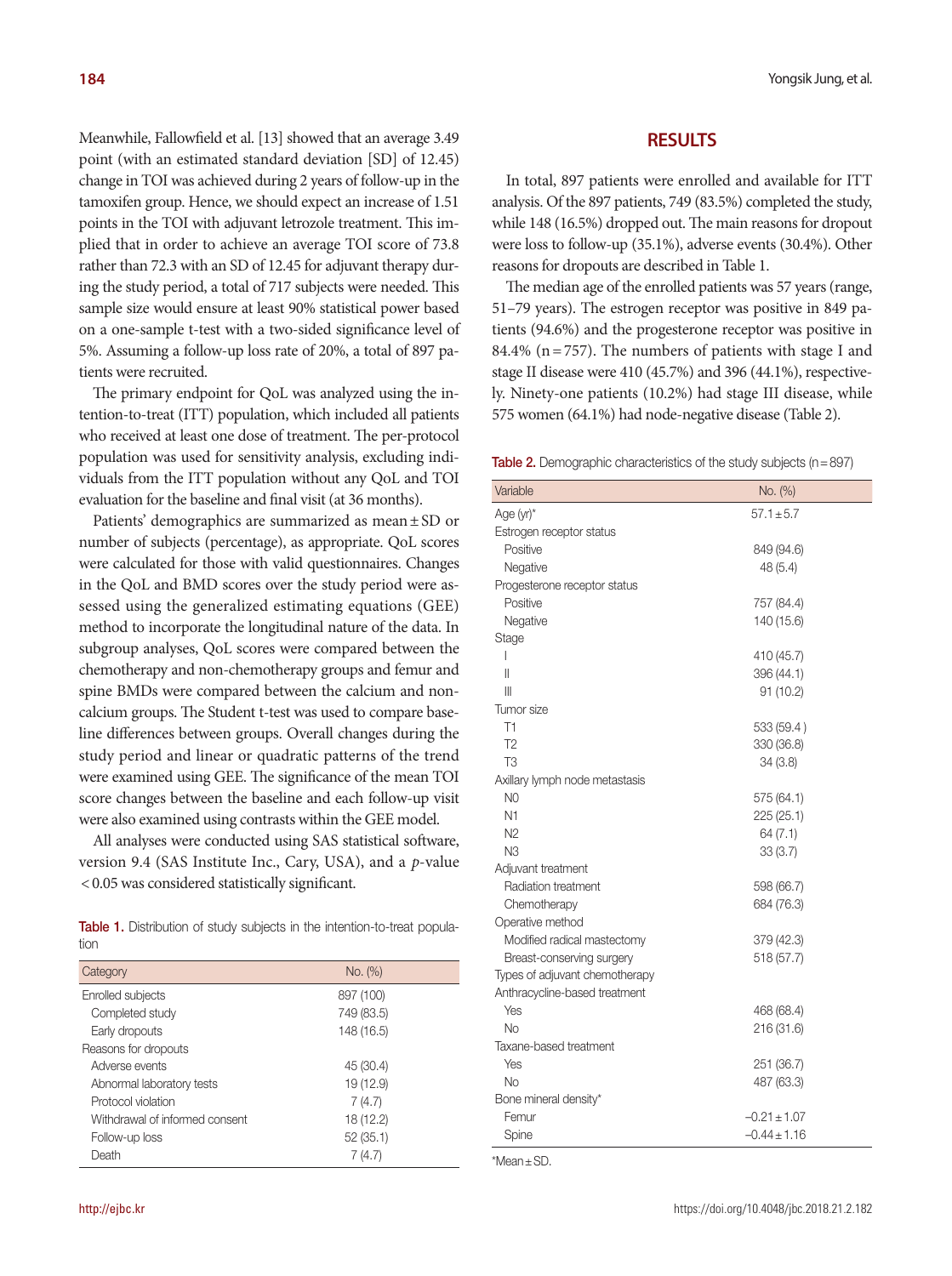Women who had undergone breast-conserving surgery numbered 518 (57.7%), and 684 women (76.3%) underwent adjuvant chemotherapy before entry into the study. Anthracycline-containing chemotherapy was administered to 468 (68.4%) women, and 251 women (36.7%) received taxanebased adjuvant chemotherapy.

Of the 897 women included in the analyses, 95.1% completed the questionnaire at 6 months, 92.4% at 12 months, 87.2% at 24 months, and 79.3% at 36 months. For QoL analysis, the TOI scores at each follow-up were converted to mean TOI scores, which were the sum of all the question scores divided by the number of question items.

The mean TOI score was 2.58 at baseline, increased at the 6-month follow-up (mean TOI, 2.63), and reached 2.78 at the end of the study (Table 3). The change in the TOI was statistically significant ( $p < 0.0001$ ), when its trend was analyzed using GEE analysis.

The changing QoL pattern was analyzed to see whether adjuvant chemotherapy could affect QoL during letrozole treatment. The mean TOI score was significantly lower ( $p=$ 0.0025) in women who underwent adjuvant chemotherapy than in women who were at the nadir of adjuvant chemotherapy (mean TOI, 2.55 vs. 2.68) at the beginning of the study (Table 3). However, the mean TOI increased more rapidly in women who underwent adjuvant chemotherapy before letrozole treatment than in women who did not (Figure 1). The mean TOI increased steadily and linearly in both groups. The increase in the mean TOI was not different between the two groups during letrozole treatment.

The mean BMD of long bones (femur) was –0.21 at the beginning of the study and decreased steadily during the followup period, reaching –0.46 36 months after enrollment (Table 4). The decrease in the BMD of long bones with the use of letrozole was statistically significant (*p*< 0.0001) (Figure 2A). The findings were similar when we measured the mean spine BMD. It decreased from -0.44 at enrollment to -0.84 at the end of the study (Table 4, Figure 2B).

The change in BMD was also analyzed according to calcium supplement intake during the letrozole treatment. Mean BMD



**Figure 1.** Comparison of mean trial outcome index (TOI) score changes between the chemotherapy-receiving and non-chemotherapy groups.

Mean TOI Baseline\* **Months** *p*-value 3 6 12 18 24 30 36 Total N 888 853 822 762 697 652 576 554 <0.0001† Mean 2.58 2.62 2.63 2.70 2.71 2.72 2.77 2.78 <0.0001‡ SD 0.53 0.52 0.53 0.53 0.56 0.54 0.53 0.54 *p*-value§ - 0.0023 0.0004 <0.0001 <0.0001 <0.0001 <0.0001 <0.0001 **Chemotherapy**  N 676 652 633 592 538 501 450 436 0.2039II Mean 2.55 2.60 2.62 2.70 2.70 2.71 2.76 2.77 0.0311¶ SD 0.53 0.52 0.53 0.53 0.57 0.55 0.55 0.56 <0.0001‡ *p*-value§ - 0.0008 <0.0001 <0.0001 <0.0001 <0.0001 <0.0001 <0.0001 Non-chemotherapy N 210 199 188 168 157 149 124 115 0.0122‡ Mean 2.68 2.69 2.69 2.71 2.74 2.77 2.82 2.84 SD 0.51 0.52 0.52 0.53 0.53 0.53 0.49 0.48 *p*-value§ - 0.8009 0.6947 0.6722 0.3305 0.0549 0.0531 0.0184

Table 3. Changes in the mean TOI score over the study period in the intention-to-treat population

TOI=trial outcome index; SD=standard deviation.

\**p*=0.0025 using Student t-test for equality of mean baseline TOI scores between the chemotherapy and non-chemotherapy groups; † For equality of mean TOI scores across visits using the generalized estimating equation (GEE); ‡For a linear trend test of mean TOI scores across visits using GEE analysis; <sup>s</sup>For comparisons of mean TOI score changes between baseline and each follow-up visit using contrasts within the GEE; "For an interaction effect between the chemotherapy/nonchemotherapy group and visits using the GEE; "Overall equality of mean TOI scores between the chemotherapy and non-chemotherapy groups using the GEE.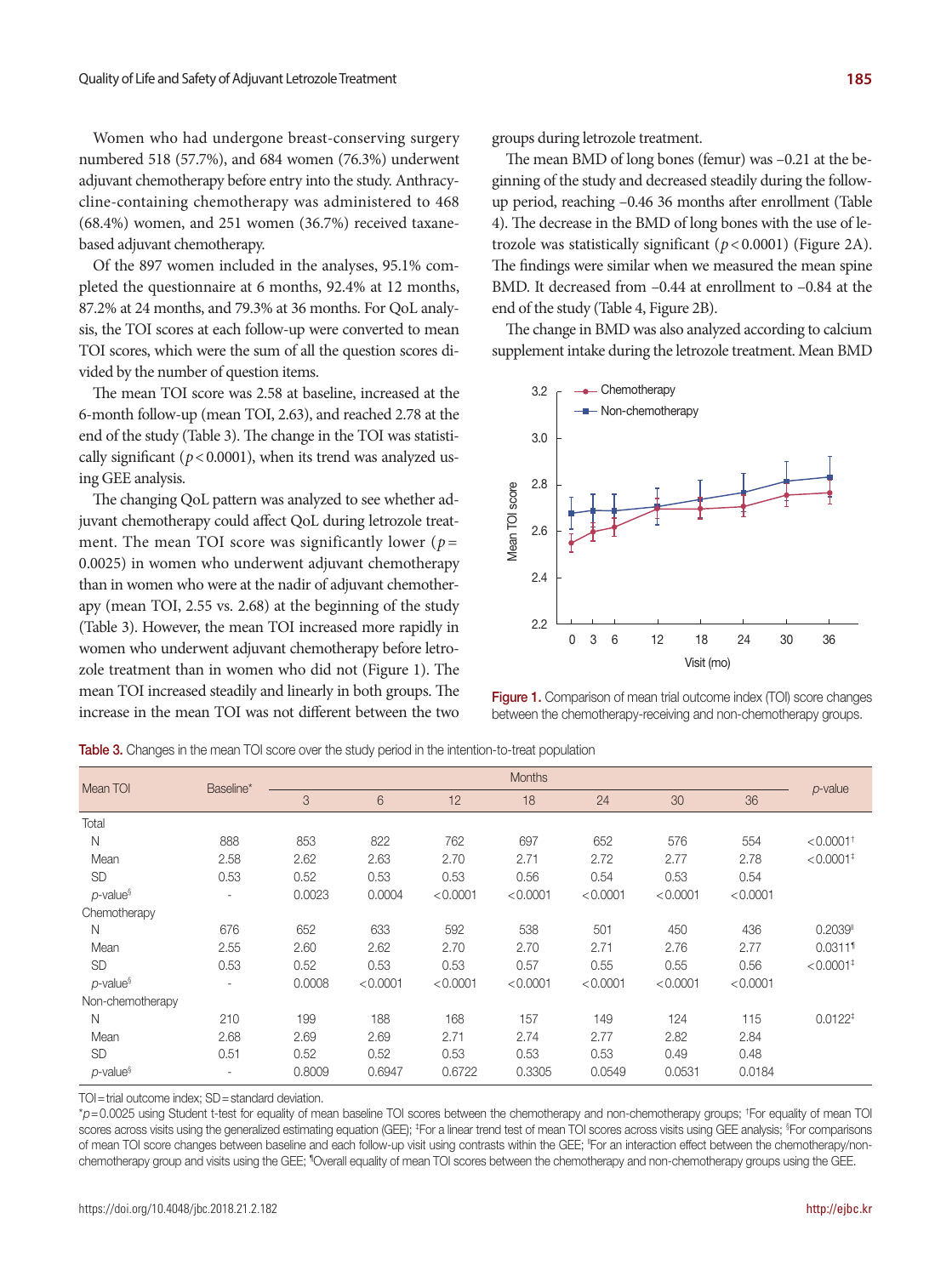| <b>BMD</b>              | Baseline*                | <b>Months</b> |          |          |                         |
|-------------------------|--------------------------|---------------|----------|----------|-------------------------|
|                         |                          | 12            | 24       | 36       | $p$ -value              |
| Femur BMD               |                          |               |          |          |                         |
| Total                   |                          |               |          |          |                         |
| $\mathsf N$             | 891                      | 751           | 645      | 288      | $< 0.0001$ <sup>+</sup> |
| Mean                    | $-0.21$                  | $-0.38$       | $-0.52$  | $-0.46$  | $< 0.0001$ <sup>+</sup> |
| <b>SD</b>               | 1.07                     | 1.09          | 1.03     | 0.93     | $0.0031$ §              |
| $p$ -value <sup>®</sup> | $\overline{a}$           | < 0.0001      | < 0.0001 | < 0.0001 |                         |
| Calcium                 |                          |               |          |          |                         |
| $\mathsf{N}$            | 165                      | 144           | 134      | 52       | $0.3707$ <sup>1</sup>   |
| Mean                    | $-0.49$                  | $-0.66$       | $-0.88$  | $-0.69$  | $< 0.0001**$            |
| <b>SD</b>               | 1.12                     | 1.13          | 1.02     | 0.97     | $0.0066$ §              |
| $p$ -value              | ÷,                       | < 0.0001      | < 0.0001 | 0.0001   |                         |
| Non-calcium             |                          |               |          |          |                         |
| $\mathsf N$             | 726                      | 607           | 511      | 236      | $< 0.0001$ <sup>‡</sup> |
| Mean                    | $-0.14$                  | $-0.32$       | $-0.43$  | $-0.41$  |                         |
| <b>SD</b>               | 1.05                     | 1.07          | 1.02     | 0.92     |                         |
| $p$ -value              | $\overline{\phantom{a}}$ | < 0.0001      | < 0.0001 | < 0.0001 |                         |
| Spine BMD               |                          |               |          |          |                         |
| Total                   |                          |               |          |          |                         |
| $\mathsf{N}$            | 887                      | 752           | 644      | 286      | $< 0.0001$ <sup>+</sup> |
| Mean                    | $-0.44$                  | $-0.76$       | $-0.92$  | $-0.84$  | $< 0.0001$ <sup>+</sup> |
| SD                      | 1.16                     | 1.21          | 1.13     | 1.06     | $< 0.0001$ §            |
| $p$ -value <sup>"</sup> | ÷,                       | < 0.0001      | < 0.0001 | < 0.0001 |                         |
| Calcium                 |                          |               |          |          |                         |
| $\mathsf{N}$            | 162                      | 145           | 134      | 51       | $0.1060$ <sup>1</sup>   |
| Mean                    | $-0.79$                  | $-1.09$       | $-1.36$  | $-1.25$  | $< 0.0001**$            |
| <b>SD</b>               | 1.06                     | 1.10          | 0.97     | 1.00     | $0.0010$ <sup>§</sup>   |
| $p$ -value              | $\overline{\phantom{a}}$ | < 0.0001      | < 0.0001 | 0.0001   |                         |
| Non-calcium             |                          |               |          |          |                         |
| $\mathsf{N}$            | 725                      | 607           | 510      | 235      | $< 0.0001$ §            |
| Mean                    | $-0.36$                  | $-0.69$       | $-0.81$  | $-0.75$  |                         |
| <b>SD</b>               | 1.17                     | 1.23          | 1.14     | 1.05     |                         |
| $p$ -value <sup>"</sup> | $\overline{\phantom{a}}$ | < 0.0001      | < 0.0001 | 0.0001   |                         |

Table 4. Changes in femur/spine BMD compared to the baseline in the intention-to-treat population during letrozole treatment

BMD=bone mineral density; SD=standard deviation.

\**p*=0.0001 for equality of mean baseline femur/spine BMD between the calcium and non-calcium groups using the Student t-test; † For equality of mean femur/ spine BMD across visits using the generalized estimating equation (GEE); ‡For a linear trend test of mean femur/spine BMD across visits using GEE analysis; <sup>§</sup>For a quadratic trend test of mean femur/spine BMD across visits using GEE analysis; "For comparisons of mean femur/spine BMD changes between baseline and each follow-up visit using contrasts within the GEE; <sup>1</sup>For an interaction effect between the calcium/non-calcium group and visits using the GEE; \*\*For overall equality of mean femur/spine BMD between the calcium and non-calcium groups using the GEE.



Figure 2. Changes in bone mineral density (BMD) compared to baseline with or without calcium medication during letrozole treatment. (A) Femur BMD. (B) Spine BMD.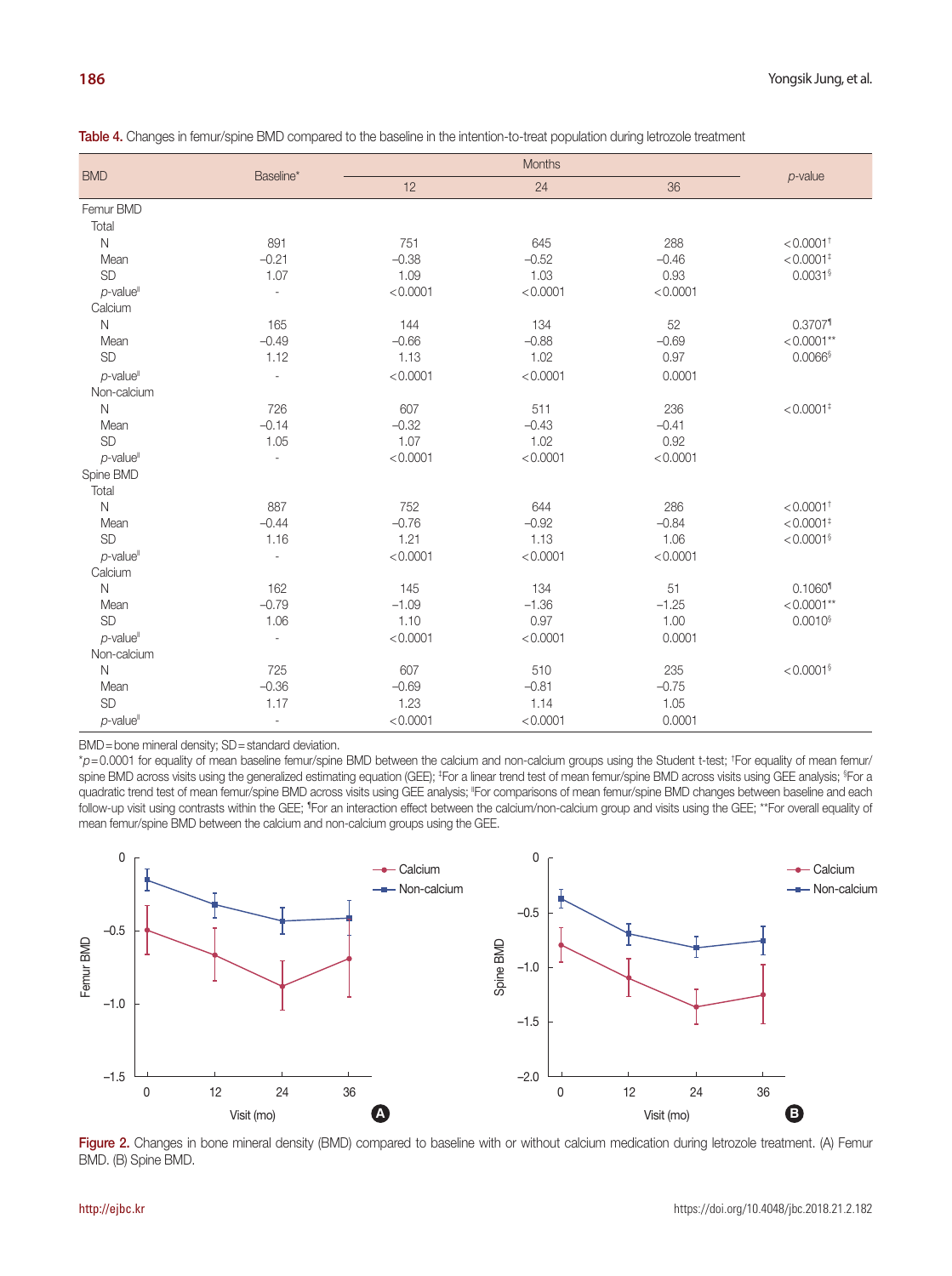Table 5. Changes of total cholesterol from baseline during letrozole treatment with intention-to-treat population

| Total cholesterol                           | <b>Baseline</b> | <b>Months</b> |        |        |           |
|---------------------------------------------|-----------------|---------------|--------|--------|-----------|
|                                             |                 | 12            | 24     | 36     | p-value   |
| N                                           | 881             | 778           | 672    | 281    | $0.0423*$ |
| Mean (mg/dL)                                | 198.9           | 202.1         | 201.1  | 203.7  | 0.0211    |
| SD (mg/dL)                                  | 35.9            | 35.4          | 35.0   | 31.4   |           |
| $p$ -value <sup><math>\ddagger</math></sup> | ۰               | 0.0130        | 0.0391 | 0.0142 |           |

SD=standard deviation.

\*For an equality of mean total cholesterol across visits using generalized estimating equation (GEE); † For a linear trend test of mean total cholesterol across visits within GEE analysis; ‡ For comparisons of mean total cholesterol change from baseline to each of following visits using contrasts within GEE.

at enrollment was –0.49 in women who received calcium supplements, while the mean BMD was –0.14 in women who did not take calcium supplements. The difference between the groups was statistically significant (*p*< 0.0001) at the beginning of the study (Table 4) and was maintained until the end of the study (Figure 2).

Serum cholesterol for all patients was monitored annually. Mean total cholesterol levels increased after 12 months of letrozole treatment from 198 at enrollment to 203 and the increasing trend was maintained until the end of the study. The increase was statistically significant  $(p = 0.0423)$  (Table 5).

### **DISCUSSION**

Most clinical trials testing the clinical efficiency of AI have concentrated on the therapeutic superiority of AI to tamoxifen [3-5]. Based on the results of large-scale clinical trials, AI are now the standard treatment for postmenopausal women with hormone receptor-positive breast cancer. In these trials, patients' QoL was assessed as a subprotocol in a relatively small population of patients. There were no significant differences in TOI scores over time in most large-scale clinical trials [13-15].

In this study, patients' QoL significantly and continuously increased during letrozole treatment. This finding is somewhat different from other studies where QoL was maintained during AI treatment. Contrary to other studies, the TOI score increased during the follow-up period and the increase was statistically significant. This could be due to a younger population in our study or due to an ethnic difference, since all the patients in this study were Korean.

In some studies, older age was a predictor of worsening QoL in terms of overall physical health and bodily pain [14,16]. In the MA.17 trial, the majority of the patients were older than 60 years of age, while the mean age in this study was about 57 years. A review of adjuvant endocrine treatment

in elderly patients revealed that QoL is minimally affected; however, more long-term data may be needed [17].

Maintenance of QoL is especially important in the adjuvant AI treatment of postmenopausal women with early breast cancer. The standard treatment duration for adjuvant AI in hormone receptor-positive patients is currently 5 years. Compliance with AI treatment is critical for an improved patient outcome in breast cancer. In daily practice settings, it has been reported that around one-third of patients failed to complete a 5-year adjuvant tamoxifen treatment course for various reasons [18]. Deterioration of QoL can affect the patients' compliance with adjuvant letrozole treatment. Of the 148 patients who dropped out, 40 patients discontinued the medication due to joint pain, although this symptom has been known to be associated with a better outcome [19].

A stable QoL status during letrozole treatment indicates that adjuvant letrozole treatment is well tolerated in postmenopausal Korean women with breast cancer.

During letrozole treatment in the current study, the BMD of the spine and femur decreased steadily. Subgroup analysis of the Breast International Group (BIG) 1-98 indicates that any type of adjuvant letrozole treatment, upfront or sequential, results in a decrease in BMD; however, BMD is not a perfect surrogate marker for predicting the bone fracture rate [20]. An association between the increased bone fracture rate and decreased BMD was observed in letrozole-treated patients in the BIG 1-98 trials. The MA.17 study also demonstrated a significant decrease in lumbar spine BMD and total hip BMD [21]. An increased risk of bone loss and bone fracture in AI-treated patients was reported in another large-scale clinical trial [15]. The finding was consistent with that in the current study. The mean spine and femur BMD decreased steadily in the current study. The decrease in BMD was not corrected by calcium supplementation. Results from the current and other large-scale studies indicate that prophylactic management for bone loss such as bisphosphonate treatment is necessary along with adjuvant letrozole treatment, since zoledronic acid is reported to have a prophylactic effect on bone loss during adjuvant letrozole treatment [22]. A recent large population study demonstrated that simultaneous use of oral bisphosphonate can counterbalance the effect of AI-induced bone loss in osteopenic and osteoporotic women [23].

We monitored serum cholesterol levels on an annual basis. Serum cholesterol increase did not affect the compliance of letrozole treatment, but the increase was statistically significant.

Complete estrogen deprivation because of letrozole is known to affect the serum lipid level. However, the results are not consistent among different studies. The National Cancer Institute of Canada Clinical Trial Group MA.17 lipid substudy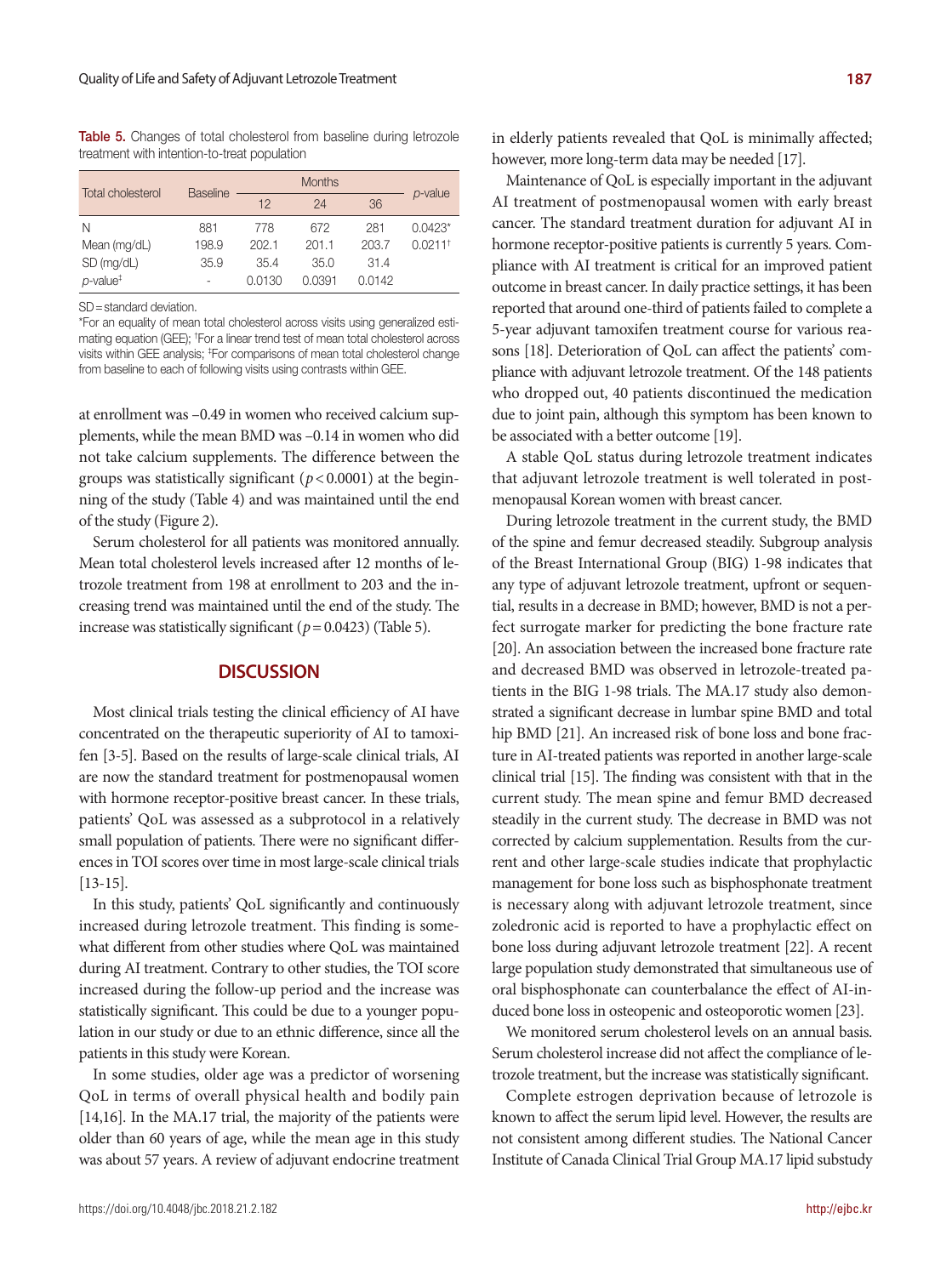reported no remarkable changes in total cholesterol levels for patients treated with letrozole after 5 years of tamoxifen treatment [24]. However, the frequency of hypercholesterolemia in patients treated with anastrozole was significantly increased compared to that in patients treated with tamoxifen [6]. Another clinical trial with Japanese postmenopausal early breast cancer patients reported that AI had no clinically significant effect on serum lipids [9]. However, the study used exemestane and anastrozole, but did not include letrozole. Thus, direct comparison with the current study was not feasible.

This study has several limitations. It was an open label, single arm study without a control group. The questionnaire results might be influenced by the patients' community group or public medical information. Moreover, records of detailed adverse events and endocrine symptoms were missed. Despite these limitations, this study is meaningful in several points. It was performed with a considerable number of postmenopausal Asian women with primary breast cancers. While most large-scale QoL studies have been intended for a Western population, this study was targeted toward Asian women to make a comparison based on ethnic differences.

In conclusion, QoL significantly and continuously improved during letrozole treatment in postmenopausal Korean women with early breast cancer. The changing profiles for BMD and serum cholesterol levels were similar to those of Western countries. The results of this study indicate that adjuvant letrozole treatment is well tolerated in Korean women, with minimal ethnic variation compared to Western populations.

# **CONFLICT OF INTEREST**

The authors declare that they have no competing interests.

## **REFERENCES**

- 1. Park EH, Min SY, Kim Z, Yoon CS, Jung KW, Nam SJ, et al. Basic facts of breast cancer in Korea in 2014: the 10-year overall survival progress. J Breast Cancer 2017;20:1-11.
- 2. Goldhirsch A, Winer EP, Coates AS, Gelber RD, Piccart-Gebhart M, Thürlimann B, et al. Personalizing the treatment of women with early breast cancer: highlights of the St Gallen International Expert Consensus on the Primary Therapy of Early Breast Cancer 2013. Ann Oncol 2013; 24:2206-23.
- 3. Howell A, Cuzick J, Baum M, Buzdar A, Dowsett M, Forbes JF, et al. Results of the ATAC (Arimidex, Tamoxifen, Alone or in Combination) trial after completion of 5 years' adjuvant treatment for breast cancer. Lancet 2005;365:60-2.
- 4. Coombes RC, Hall E, Gibson LJ, Paridaens R, Jassem J, Delozier T, et al. A randomized trial of exemestane after two to three years of tamoxifen

therapy in postmenopausal women with primary breast cancer. N Engl J Med 2004;350:1081-92.

- 5. BIG 1-98 Collaborative Group, Mouridsen H, Giobbie-Hurder A, Goldhirsch A, Thürlimann B, Paridaens R, et al. Letrozole therapy alone or in sequence with tamoxifen in women with breast cancer. N Engl J Med 2009;361:766-76.
- 6. Arimidex, Tamoxifen, Alone or in Combination (ATAC) Trialists' Group, Forbes JF, Cuzick J, Buzdar A, Howell A, Tobias JS, et al. Effect of anastrozole and tamoxifen as adjuvant treatment for early-stage breast cancer: 100-month analysis of the ATAC trial. Lancet Oncol 2008;9:45- 53.
- 7. Geisler J, Haynes B, Anker G, Dowsett M, Lønning PE. Influence of letrozole and anastrozole on total body aromatization and plasma estrogen levels in postmenopausal breast cancer patients evaluated in a randomized, cross-over study. J Clin Oncol 2002;20:751-7.
- 8. Ohsumi S, Shimozuma K, Ohashi Y, Shinji M, Hozumi Y, Mukai H, et al. Health-related quality of life and psychological distress of breast cancer patients after surgery during a phase III randomized trial comparing continuation of tamoxifen with switching to anastrozole after adjuvant tamoxifen for 1-4 years: N-SAS BC 03. Breast Cancer Res Treat 2011;127:143-52.
- 9. Hozumi Y, Suemasu K, Takei H, Aihara T, Takehara M, Saito T, et al. The effect of exemestane, anastrozole, and tamoxifen on lipid profiles in Japanese postmenopausal early breast cancer patients: final results of National Surgical Adjuvant Study BC 04, the TEAM Japan sub-study. Ann Oncol 2011;22:1777-82.
- 10. Brady MJ, Cella DF, Mo F, Bonomi AE, Tulsky DS, Lloyd SR, et al. Reliability and validity of the Functional Assessment of Cancer Therapy-Breast quality-of-life instrument. J Clin Oncol 1997;15:974-86.
- 11. Cella D, Hahn EA, Dineen K. Meaningful change in cancer-specific quality of life scores: differences between improvement and worsening. Qual Life Res 2002;11:207-21.
- 12. Fallowfield LJ, Leaity SK, Howell A, Benson S, Cella D. Assessment of quality of life in women undergoing hormonal therapy for breast cancer: validation of an endocrine symptom subscale for the FACT-B. Breast Cancer Res Treat 1999;55:189-99.
- 13. Fallowfield L, Cella D, Cuzick J, Francis S, Locker G, Howell A. Quality of life of postmenopausal women in the Arimidex, Tamoxifen, Alone or in Combination (ATAC) Adjuvant Breast Cancer Trial. J Clin Oncol 2004;22:4261-71.
- 14. Whelan TJ, Goss PE, Ingle JN, Pater JL, Tu D, Pritchard K, et al. Assessment of quality of life in MA.17: a randomized, placebo-controlled trial of letrozole after 5 years of tamoxifen in postmenopausal women. J Clin Oncol 2005;23:6931-40.
- 15. Mincey BA, Duh MS, Thomas SK, Moyneur E, Marynchencko M, Boyce SP, et al. Risk of cancer treatment-associated bone loss and fractures among women with breast cancer receiving aromatase inhibitors. Clin Breast Cancer 2006;7:127-32.
- 16. Muss HB, Tu D, Ingle JN, Martino S, Robert NJ, Pater JL, et al. Efficacy, toxicity, and quality of life in older women with early-stage breast cancer treated with letrozole or placebo after 5 years of tamoxifen: NCIC CTG intergroup trial MA.17. J Clin Oncol 2008;26:1956-64.
- 17. Muss HB. Adjuvant treatment of elderly breast cancer patients. Breast 2007;16 Suppl 2:S159-65.
- 18. Partridge AH, Wang PS, Winer EP, Avorn J. Nonadherence to adjuvant